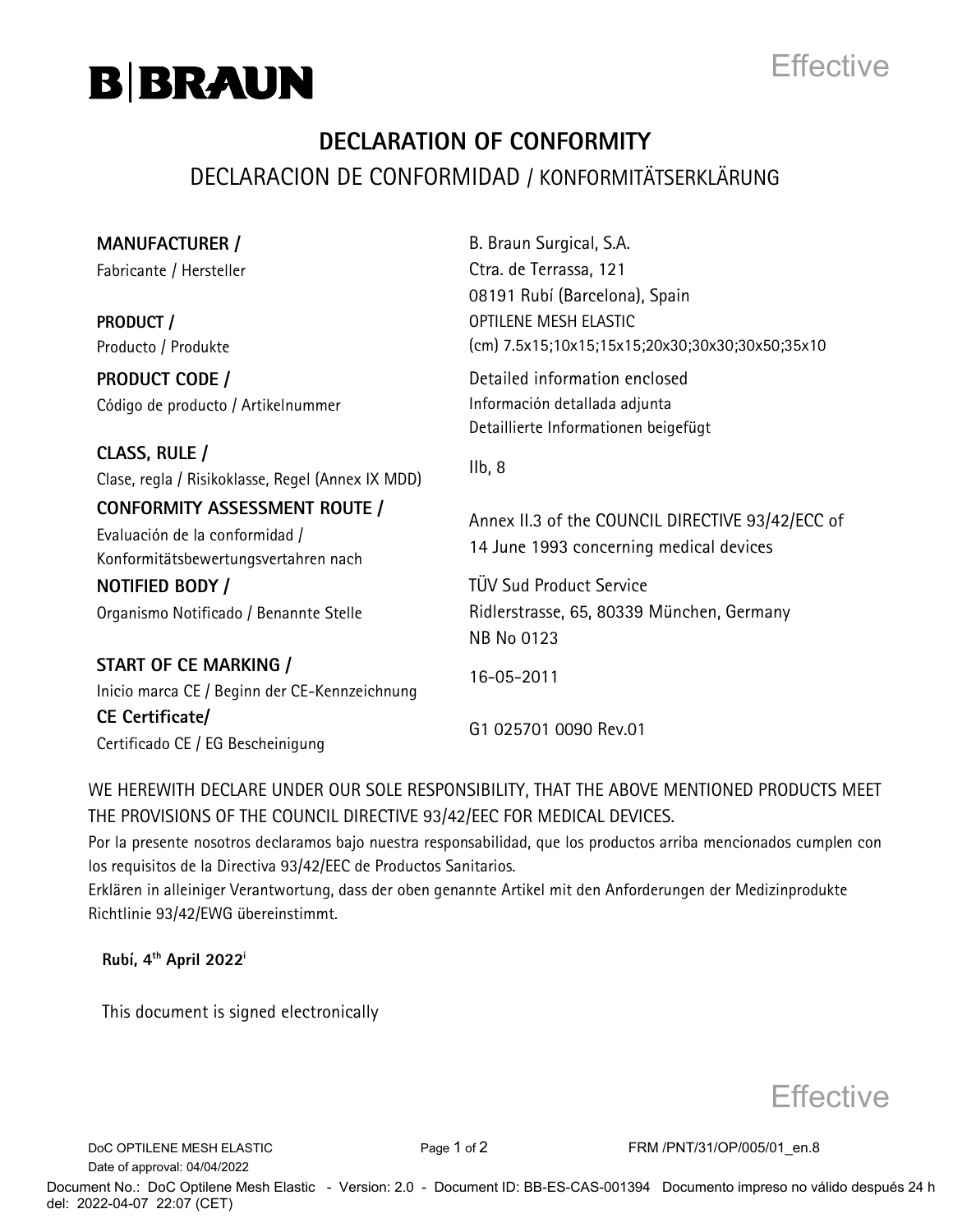# B|BRAUN

## **Effective**

## **DECLARATION OF CONFORMITY** DECLARACION DE CONFORMIDAD / KONFORMITÄTSERKLÄRUNG

| Reference | <b>Product Name / Description</b> |  |
|-----------|-----------------------------------|--|
|-----------|-----------------------------------|--|

| 1064900    | OPTILENE MESH ELASTIC 30 X 30 CM       |
|------------|----------------------------------------|
| 1064910    | OPTILENE MESH ELASTIC 15 X 15 CM       |
| 1064920    | OPTILENE MESH ELASTIC 10 X 15 CM       |
| 1064930    | OPTILENE MESH ELASTIC 7,5 X 15 CM      |
| 1064940    | OPTILENE MESH ELASTIC 20X30 CM         |
| 1064970    | OPTILENE MESH ELASTIC 35X10 CM         |
| 1064980    | OPTILENE MESH ELASTIC 30X50 CM         |
| 1064900UNI | OPTILENE MESH ELASTIC 30 X 30 CM       |
| 1064910UNI | OPTILENE MESH ELASTIC 15 X 15 CM       |
| 1064920UNI | OPTILENE MESH ELASTIC 10 X 15 CM       |
| 1064930UNI | OPTILENE MESH ELASTIC 7,5 X 15 CM      |
| 1064940UNI | OPTILENE MESH ELASTIC 20X30CM          |
| 1964900    | OPTILENE MESH ELASTIC BLUE 30 X 30 CM  |
| 1964910    | OPTILENE MESH ELASTIC BLUE 15 X 15 CM  |
| 1964920    | OPTILENE MESH ELASTIC BLUE 10 X 15 CM  |
| 1964930    | OPTILENE MESH ELASTIC BLUE 7,5 X 15 CM |
| 1964940    | OPTILENE MESH ELASTIC BLUE 20X30CM     |
| 1964970    | OPTILENE MESH ELASTIC BLUE 35X10 CM    |
| 1964980    | OPTILENE MESH ELASTIC BLUE 30X50 CM    |
| 1964900UNI | OPTILENE MESH ELASTIC BLUE 30 X 30 CM  |
| 1964910UNI | OPTILENE MESH ELASTIC BLUE 15 X 15 CM  |
| 1964920UNI | OPTILENE MESH ELASTIC BLUE 10 X 15 CM  |
| 1964930UNI | OPTILENE MESH ELASTIC BLUE 7,5 X 15 CM |
| 1964940UNI | OPTILENE MESH ELASTIC BLUE 20X30CM     |
| 1964970UNI | OPTILENE MESH ELASTIC BLUE 35X10 CM    |
| 1964980UNI | OPTILENE MESH ELASTIC BLUE 30X50 CM    |

**Effective** 

DoC OPTILENE MESH ELASTIC Page 2 of 2 FRM /PNT/31/OP/005/01\_en.8 Date of approval: 04/04/2022

j

 $\frac{1}{100}$  has been signed after 26<sup>th</sup> of May 2021, due to clause 6.6 of SOP/31/OP/005 (v.10).